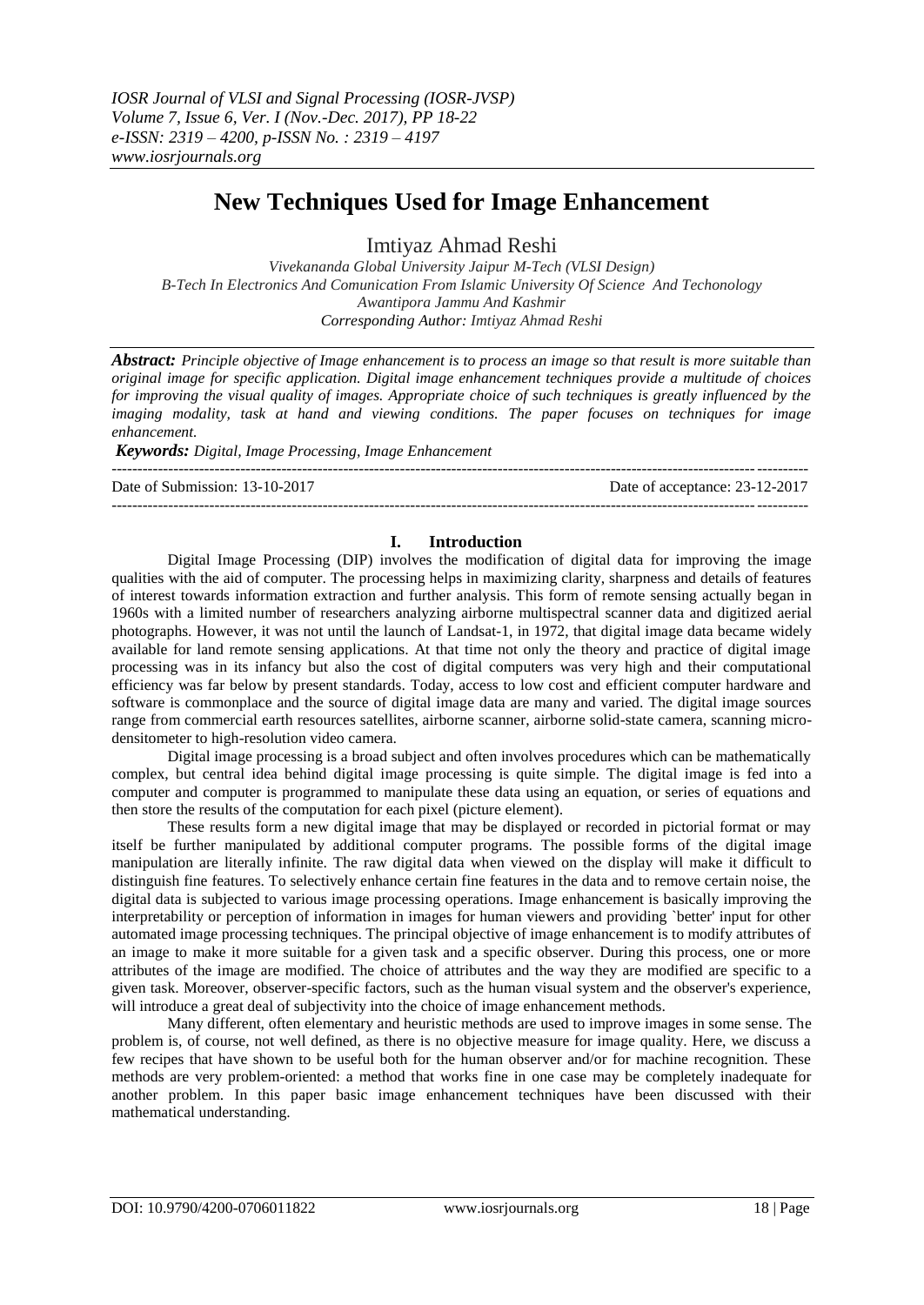# **II. Image Enhancement**

Enhancement is the modification of an image to alter impact on the viewer. Generally enhancement distorts the original digital values; therefore enhancement is not done until the restoration processes are completed.

## **Contrast Enhancement**

There is a strong influence of contrast ratio on resolving power and detection capability of images. Techniques for improving image contrast are among the most widely used enhancement processes. The sensitivity range of any remote sensing detector is designed to record a wide range of terrain brightness from black basalt plateaus to white sea beds under a wide range of lighting conditions. Few individual scenes have a brightness range that utilizes the full sensitivity range of these detectors. To produce an image with the optimum contrast ratio, it is important to utilize the entire brightness range of the display medium, which is generally film.

### **Intensity, Hue And Saturation Transformations**

The additive system of primary colors (red, green, and blue, or RGB s y stem) is well established. An alternate approach to color is the intensity, hue and saturation system (IHS), which is useful because it presents colors more nearly as the human observer perceives them. The IHS system is based on the color sphere in which the vertical axis represents intensity, the radius is saturation, and the circumference is hue. The intensity (I) axis represents brightness variations and ranges from black (0) to white (255): no color is associated with this axis. Hue (H) represents the dominant wavelength o f co l o u r. Hue values commence with 0 at the midpoint of red tones an d i n crease counterclockwise around the circumference of the sphere to conclude with 255 adjacent to 0. Saturation (S) represents the purity of color and ranges from 0 at the centre of the color sphere to 255 at t h e circumference. A saturation of 0 represents a completely impure color, in which all wavelengths are equally represented and which the eye will perceive a shade of grey that ranges from white to black depending on intensity.



**Figure 1:** Intensity, Hue and Saturation color coordinate system. Color at point A has the values: I=195, H=75 and S=135.

#### **Edge Enhancement**

Most interpreters are concerned with recognizing linear features in images such as joints and lineaments. Geographers map manmade linear features such as highways and canals. Some linear features occur as narrow lines against a background of contrasting brightness; others are the linear contact between adjacent areas of different brightness. In all cases, linear features are formed by edges. Some edges are marked by pronounced differences that may be difficult to recognize. Contrast enhancement may emphasize brightness differences associated with some linear features. This procedure, however, is not specific for linear features because all elements of the scene are enhanced equally, not just the linear elements.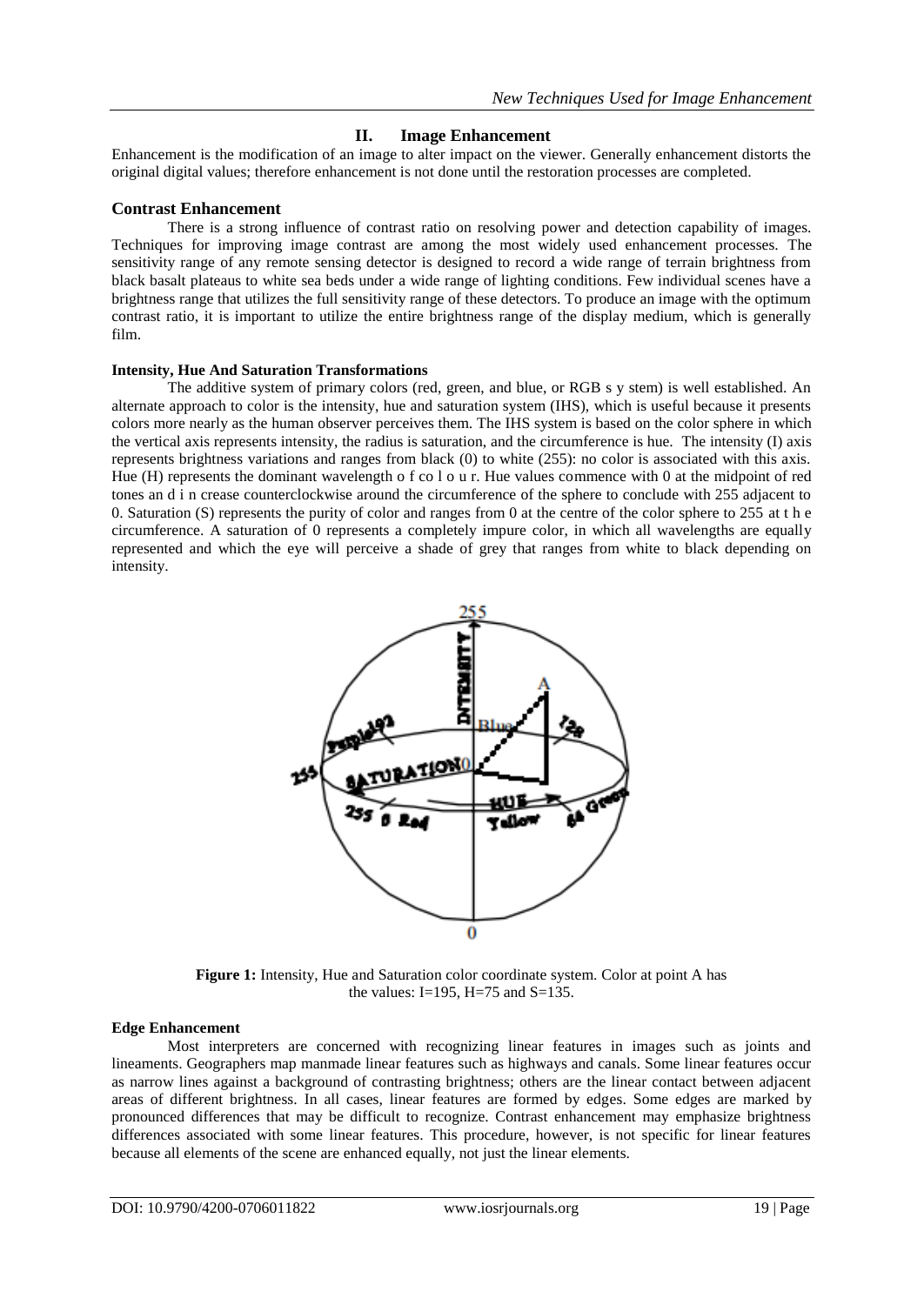## **Spatial Domain Techniques**

Spatial domain techniques are operated on pixels. The values of pixels or pels are modified to get the intended improvement. It involves the techniques such as log transformations, power-law(gamma) transformations, histogram equalization and Matching(Specification) that are dependent on the direct operation on the pixels in the image. These are basically used for the direct alteration of the gray values of the pixels individually and also for the sharpness of the image. However the problem in it is sometimes it also generates the unacceptable results because it works in the uniform way in the whole picture that was taken. So this method is not suitable for the images that need to improve the selected region or the intended information.

## **Point Operation**

In this type of operation, the individual pixels are operated by image processing operation or the point operations that is

#### $g(m, n)=T[f(m, n)]$

in which  $f(m, n)$  is the input or original picture,  $g(m, n)$  is the processed or resultant picture, and T is used for modification process that is operated on a single pel or pixel.

### **Mask Operation**

Every pel or pixel is changed as per their values in a close or small neighborhood in this operation.

#### **Global Operation**

All the pixel values are taken into account of the image to perform the global operation.

### **Frequency Domain Techniques**

Frequency domain techniques are suitable for the images that are based on frequency components and works on the orthogonal transformation of the image rather than the image itself. The principle of these techniques is composed of 2D discrete unitary transformation, for illustration the 2-D discrete fourier transform that replaces the coefficients by the operator and then perform the inverse process. It has two components namely magnitude and phase. Magnitude is composed of frequency component and phase is for restoring the image back to the spatial domain. These are straightforward techniques. Firstly, the fourier transform of the image is computed which is to be computed and result is multiplied by a filter and inverse transform is taken to generate the output image. In low pass filtering , high frequency components of image are eliminated and as a result, image would be blurred associated with noise. An ideal filter also has two issues: blurring of image and ringing of image.

### **Histogram Processing**

Histogram processing is used in image enhancement the information inherent in histogram can also used in other image processing application such as image segmentation and image compression. A histogram simply plots the frequency at which each grey-level occurs from 0 (black) to 255 (white). Histogram processing should be the initial step in preprocessing. To produce a much better image histogram equalization and histogram specification (matching) are two methods widely used to modify the histogram of an image.

Histogram represents the frequency of occurrence of all gray-level in the image, that means it tell us how the values of individual pixel in an image are distributed.

Histogram is given as

 $h$  (rk) =  $nk/N$ 

Where and are intensity level and number of pixels in image with intensity respectively.



**Figure 2:** Histogram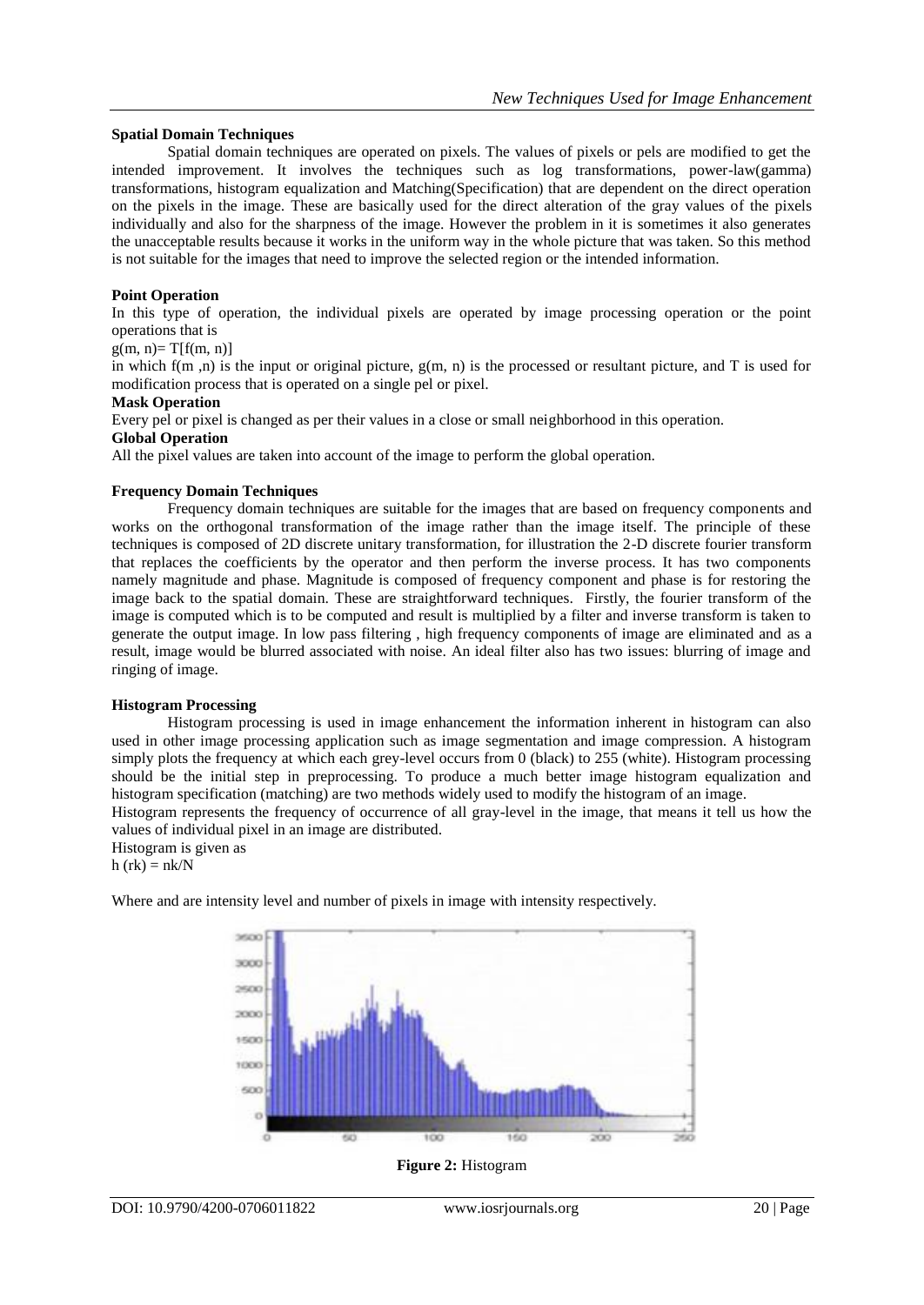## **Histogram Equalization**

Histogram equalization is a common technique for enhancing the appearance of images. Suppose we have an image which is predominantly dark. Then its histogram would be skewed towards the lower end of the grey scale and all the image detail is compressed into the dark end of the histogram. If we could `stretch out' the grey levels at the dark end to produce a more uniformly distributed histogram then the image would become much clearer. Histogram equalization stretches the histogram across the entire spectrum of pixels  $(0 - 255)$ . It increases the contrast of images for the finality of human inspection and can be applied to normalize illumination variations in image understanding problems. Histogram equalization is one of the operations that can be applied to obtain new images based on histogram specification or modification.

## **Thresholding Transformations**

Thresholding transformations are particularly useful for segmentation in which we want to isolate an object of interest from a background. Image threshold is the process of separating the information (objects) of an image from its background, hence, thresholding is usually applied to grey-level or color document scanned images. Thresholding can be categorized into two main categories: global and local. Global thresholding methods choose one threshold value for the entire document image, which is often based on the estimation of the background level from the intensity histogram of the image; hence, it is considered a point processing operation. Global thresholding methods are used to automatically reduce a grey-level image to a binary image. The images applied to such methods are assumed to have two classes of pixels (foreground and background). The purpose of a global thresholding method is to automatically specify a threshold value T, where the pixel values below it are considered foreground and the values above are background. A simple method would be to choose the mean or median value of all the pixels in the input image, the mean or median will work well as the threshold, however, this will generally not be the case especially if the pixels are not uniformly distributed in an image.

Local adaptive thresholding uses different values for each pixel according to the local area information. Local thresholding techniques are used with document images having non-uniform background illumination or complex backgrounds, such as watermarks found in security documents if the global thresholding methods fail to separate the foreground from the background. This is due to the fact that the histogram of such images provides more than two peaks making it difficult for a global thresholding technique to separate the objects from the background, thus; local thresholding methods are the solution.

### **Change-Detection Images**

Change detection images provide information about seasonal or other changes. The information is extracted by comparing two or more images of an area that were acquired at different times. The first step is to register the images using corresponding ground-control points. Following registration, the digital numbers of one image are subtracted from those of an image acquired earlier or later. The resulting values for each pixel will be positive, negative, or zero; the latter indicates no change. The next step is to plot these values as an image in which neutral grey tone represents zero. Black and white tones represent the maximum negative and positive differences respectively. Contrast stretching is employed to emphasize the differences. The agricultural practice of seasonally alternating between cultivated and fallow fields can be clearly shown by the light and dark tones in the difference image. Change-detection processing is also useful for producing difference images for other remote sensing data, such as between nighttime and daytime thermal IR images.

### **Applications**

Image enhancement has applications in many fields like aerial imaging, satellite images, digital camera pictures, remote sensing applications , forensic labs, astrophotography, fingerprint or face recognition etc. Image Enhancement is a important tool for highlighting areas to improve the visual representation of the picture. It has a considerable application in medical imaging like in MRI, Ultrasound and X- Rays.

## **III. Conclusion**

Image enhancement algorithms offer a wide variety of approaches for modifying images to achieve visually acceptable images. The choice of such techniques is a function of the specific task, image content, observer characteristics, and viewing conditions. The point processing methods are most primitive, yet essential image processing operations and are used primarily for contrast enhancement. Image Negative is suited for enhancing white detail embedded in dark regions and has applications in medical imaging. Power-law transformations are useful for general purpose contrast manipulation. For a dark image, an expansion of gray levels is accomplished using a power-law transformation with a fractional exponent. Log Transformation is Useful for enhancing details in the darker regions of the image at the expense of detail in the brighter regions the higher-level values. For an image having a washed-out appearance, a compression of gray levels is obtained